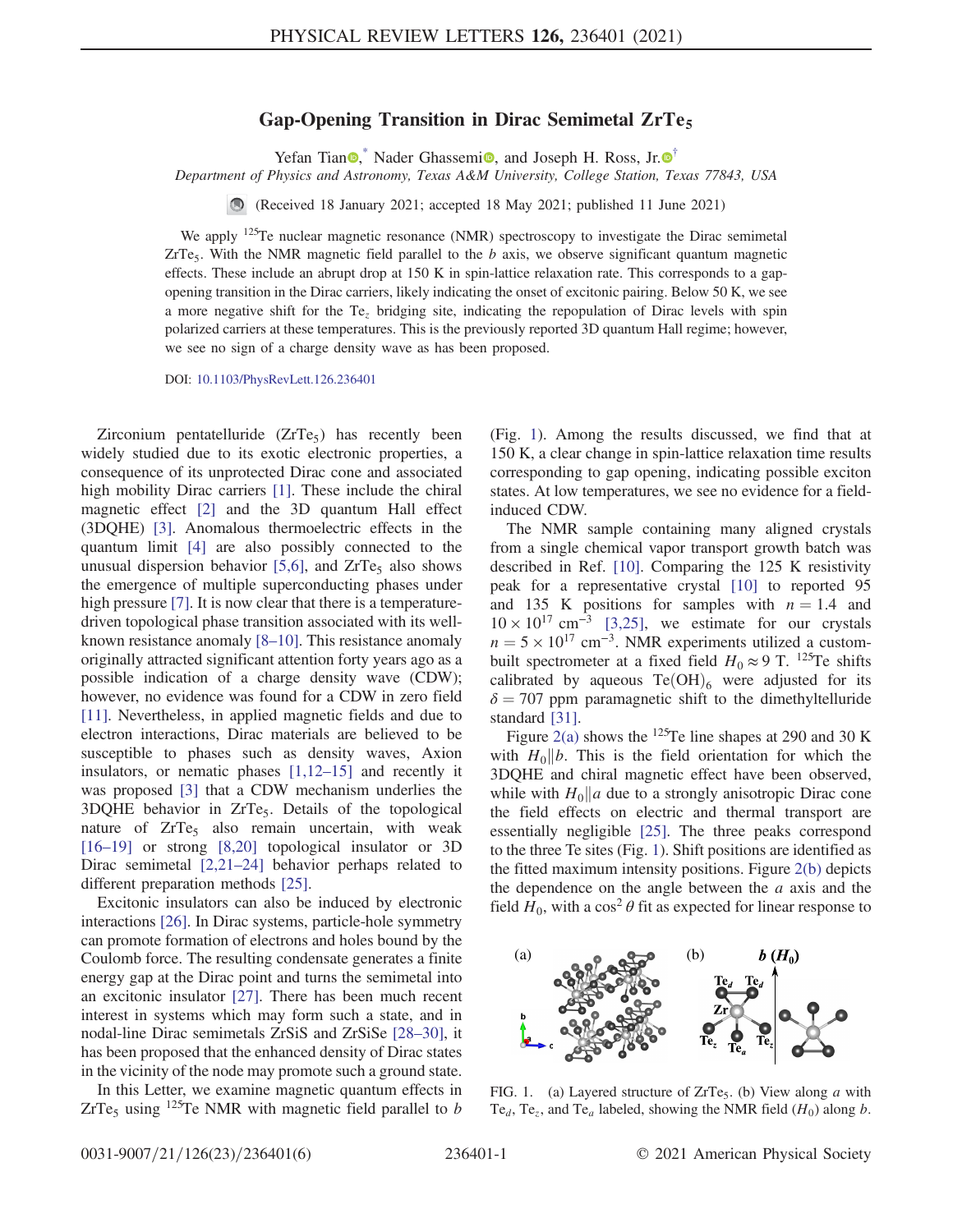<span id="page-1-0"></span>

FIG. 2. (a) <sup>125</sup>Te line shapes at 290 and 30 K labeled for 3 Te sites. (b) Angular dependence at 290 K. (Te<sub>a</sub> not mapped at all angles due to low signal strength for this transition). Solid curves: fits to  $K \propto A + B \cos^2 \theta$ . (c)  $H_0 || b$  shift vs T.

the field at this temperature. The previous assignment [\[10\]](#page-4-15) for  $H_0||a$  yields the site identities shown in Fig. [2\(a\)](#page-1-0).

Spin-lattice relaxation was measured by inversion recovery and well-fitted to  $M(t) = M(\infty)(1 - Ce^{-t/T_1})$ , yield-ing the results shown in Fig. [3](#page-2-0). With  $ZrTe<sub>5</sub>$  Dirac and band-edge states dominated by Te  $p$  states [\[32\],](#page-4-17) core polarization and dipolar hyperfine coupling would be expected to play significant roles. In most cases, these terms cause site dependence. Instead, the behavior shown in Fig. [3](#page-2-0) is independent of site for the whole temperature range, similar to the results for  $H_0||a|$  [\[10\]](#page-4-15).

At high temperatures,  $1/T_1T$  follows a  $\mu^2 \ln \mu$  curve [Fig. [3\(a\)\]](#page-2-0), assuming  $\mu \propto T$  with a T-independent back-ground [\[10\].](#page-4-15) Figure [3\(c\)](#page-2-0) compares  $H_0||a|$  [\[10\]](#page-4-15) and  $H_0||b$ . The  $\mu^2$  ln  $\mu$  behavior is similar for both orientations, due to a long-range orbital mechanism for 3D Dirac systems [\[34,35\]](#page-4-18), which can operate when high mobility carriers are present, giving results which do not depend on the local orbitals. For  $H_0||b$ , the results extrapolate to a crossing of the Dirac node by the chemical potential at  $T_0 = 97$  K. Compared to  $T_0 = 85$  K [\[10\]](#page-4-15) for  $H_0 || a$ , this is consistent with the field-induced increase of the resistance-anomaly temperature which is absent for  $H_0||a$  [\[25\].](#page-4-11)

At 150 K, there is a sudden  $1/T_1T$  drop [Fig. [3\(b\)](#page-2-0)]. This is an indication of a reduction of  $g(E_F)$ , since the extended orbital  $T_1$  mechanism involves states within about  $k_BT$  of  $E_F$ , as is the general case for relaxation induced by charge carriers. Thus, this change must correspond to a gap opening in the high-mobility Dirac carriers associated with the  $\mu^2 \ln \mu$  behavior for  $T > 150$  K.

Near 120 K, there is a small  $1/T_1T$  peak [Fig. [3\(b\)](#page-2-0)]. This is consistent in temperature and magnitude with what has been observed in other low-carrier density materials [\[37\]](#page-5-0), caused by dipolar coupling to dilute paramagnetic moments, such as perhaps the donors causing  $n$ -type behavior here. Similar to the long-range orbital mechanism, this term will be independent of site. Since this contribution and any remaining charge carrier terms will be additive, it can be seen that the reduction in carrier-based  $1/T_1T$  is at least an order of magnitude.

Figure  $2(c)$  shows the T dependence of the shifts. The bridging  $Te<sub>z</sub>$  site exhibits distinctive behavior, as was also the case for  $H_0||a$  [\[10\]](#page-4-15). In the present case, distinctive features are associated with the quantum magnetic response for this orientation. The shifts can generally be divided into a Knight shift  $(K)$  due to the spin response of carriers and chemical shift associated with the orbital susceptibility. For Dirac systems, the orbital term can include an enhanced diamagnetic response [\[34,35,38](#page-4-18)–40]; however, this term is likely to be small for the present 3D Dirac case, and we do not observe the characteristic temperature dependence. Chemical shifts are typically slowly varying with  $T$ , and likely constant at low T as seen in the Te<sub>a</sub> and Te<sub>d</sub> data; thus, for convenience we label the entire shift as  $K$ . The  $T$ dependence for the  $Te<sub>z</sub>$  is shown below to be consistent with a core-polarization-induced Knight shift, since apparently the orbitals responsible are located on this site.

DFT calculations [\[10\]](#page-4-15) indicate that aside from the Dirac crossing at Γ, there is also a conduction band (CB) minimum along the  $Y-X_1$  direction, approximately 20 meV above the Dirac node. Thus, we model this system in a three-band approximation, including the Dirac electrons and holes, and quadratic CB pocket. For the Dirac-cone dispersion, magneto-optic measurements [\[5\]](#page-4-6) are consistent with approximately quadratic dispersion along  $k_b$ , and linear in other directions, while other recent work [\[6,41\]](#page-4-19) also points to a non-Dirac dispersion along  $k_b$ . To include the effect of a flatter  $k_b$  dispersion, we compare the limiting cases of a 3D linear Dirac cone, and the quasi-2D case with no dispersion along  $k<sub>b</sub>$ .

Results from such a model are shown in Figs. [4\(a\)](#page-3-0)–4(c), for a 3D Dirac cone with  $v_F = 2.1 \times 10^5$  m/s, from the product of the 3 principal Fermi velocities reported in Ref. [\[3\],](#page-4-4) and  $n = 5 \times 10^{17}$  cm<sup>-3</sup> assumed fixed due to native doping. We assume an effective mass  $m^* = m_e$  for the quadratic CB, while the Dirac cone with linear dispersion has a density of states (both spins)  $g(E) = E^2/[\pi^2(\hbar v_F)^3]$ . We also assign a g factor of 22.5 for the Dirac states, a mean of the reported results [\[1,23,36\]](#page-4-2). Solving numerically with  $n$  fixed, we obtain the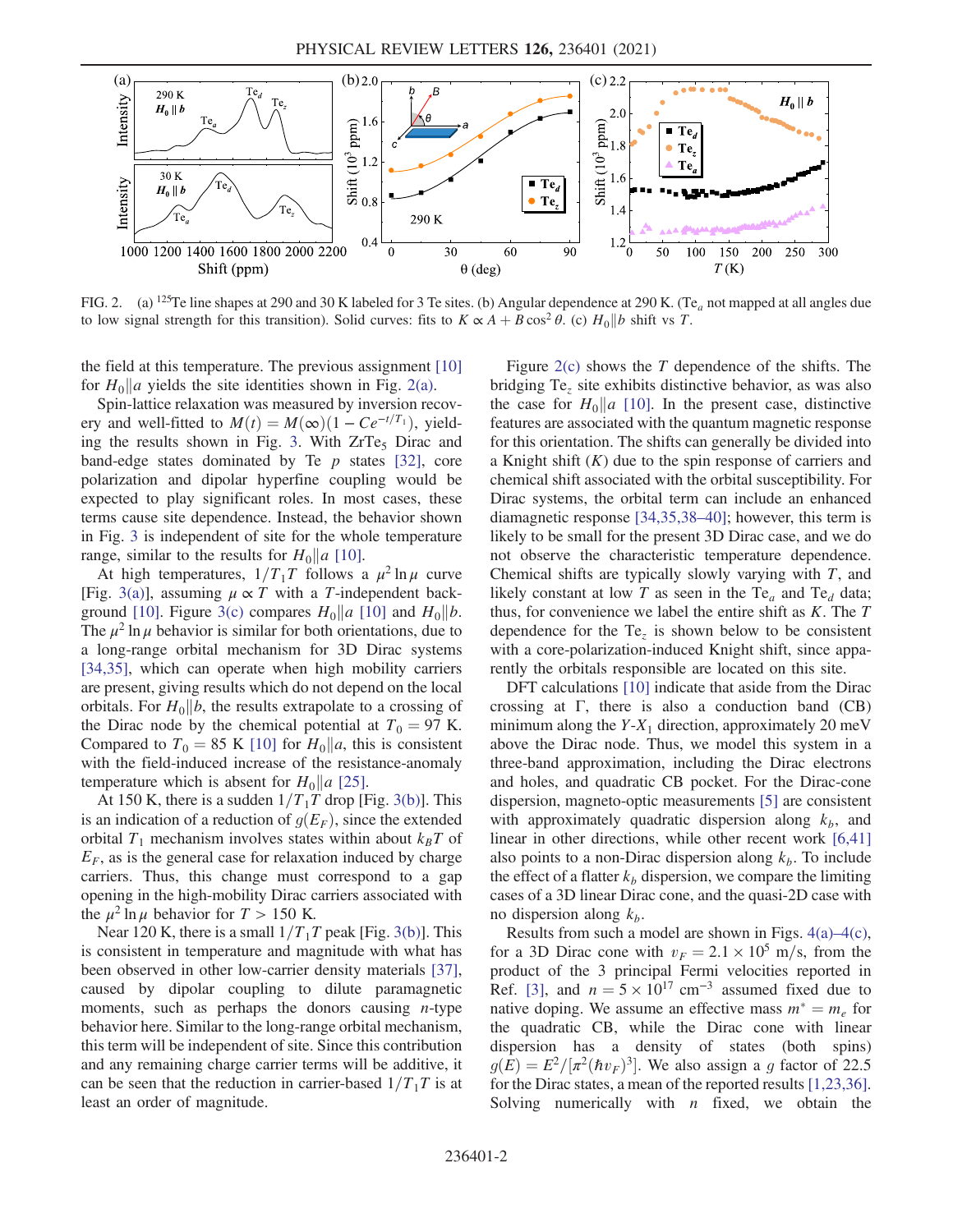<span id="page-2-0"></span>

FIG. 3.  $1/T_1T$  vs T in (a) linear and (b) log scale. (c) Comparison of  $H_0||b$  to  $H_0||a$  data from Ref. [\[10\].](#page-4-15) Solid curves:  $\mu^2 \ln \mu$  fits described in text. See also Supplemental Material [\[33\]](#page-4-20) for an expanded low-T view.

T-dependent CB and Dirac carrier densities, and corresponding chemical potential  $(\mu)$  shown in Fig. [4](#page-3-0). Near room temperature the CB electron and Dirac hole densities become large, a result which is not very sensitive to the total  $n$ . The quasi-2D Dirac case gives qualitatively similar results; see Supplemental Material [\[33\]](#page-4-20). In the results,  $\mu$ crosses the Dirac node near 100 K, in agreement with the fitting of the high-T  $1/T_1T$  giving an extrapolated node crossing of 97 K.

This model leads to an increasingly more negative  $K$  as room temperature is approached. This was calculated from the spin density difference of Dirac cones shifted by the Zeeman energy  $\pm \Delta E_z/2 = \pm g \mu_B \mu_0 H_0/2 = \pm 5$  meV in the 9 T NMR field with the large Dirac  $q = 22.5$ . Assuming the core polarization hyperfine interaction dominates for Te p states with  $H_{\text{HF}} = 15 \text{ T}/\mu_B$  [\[42\],](#page-5-1) and the spin density locates on Te<sub>z</sub> sites,  $K$  is the ratio of the net hyperfine field to  $H_0$ . The calculated trend shown in Fig. [4](#page-3-0) [\(c\)](#page-3-0) agrees with the measured Te<sub>z</sub> shift above 150 K, although the magnitude is about 3 times smaller than observed—previous NMR measurements for  $H_0||a$  [\[10\]](#page-4-15) indicated a somewhat faster change of  $\mu$  vs T than given in this model, which may be due to excitation of carriers into additional CB pockets which exist at higher energies.

The model described above assumed continuous Dirac states; however, at low T discrete Landau levels will be important, as sketched in Fig. [4\(d\).](#page-3-0) Landau Level energies important, as sketched in Fig. 4(d). Landau Level energies<br> [\[43\]](#page-5-2) at  $k_b = 0$  are  $E_N = \text{sgn}(N)\sqrt{2e\hbar\mu_0H_0v_F^2|N|}$ , with each single-spin level occupied by  $n_0 = \mu_0 H_0/(\Phi_0 b)$  per volume, where  $\Phi_0$  is the flux quantum and b the lattice constant. With  $v_F = 5.6 \times 10^5$  m/s (a mean of a- and c-axis values [\[5\]\)](#page-4-6), we obtain the separation between  $N = 0$ and  $\pm 1$ ,  $E_1 = 61$  meV, and  $n_0 = 1.6 \times 10^{18}$  cm<sup>-3</sup>. For  $n = 0.5 \times 10^{18}$  cm<sup>-3</sup>, the  $N = 0^{+}$  level is thus about 0.3 filled at  $T = 0$ . The  $N = 0$  level is also spit by the Zeeman  $\Delta E_z = 10$  meV defined above, which may be enhanced by the T-dependent Dirac gap [\[10\].](#page-4-15) From the Hamiltonian parameters quoted in Ref. [\[23\]](#page-4-21), we calculate an energy dispersion of about 10 meV over the range of the filled  $N = 0^+$  states, and the proposed flatter  $k_b$  dispersion [\[5,6,41\]](#page-4-6) implies a situation closer to quasi-2D discrete Landau levels. Thus, our sample is within the quantum limit in the 9 T measuring field, with only the  $N = 0^+$  level occupied at low temperatures in the absence of interactions.

Figures [4\(a\)](#page-3-0)–4(c) shows results according to the above parameters (labeled LL) with the Landau states treated as quasi-2D. In this case, below about 50 K, the CB becomes depleted in favor of the large density of states in the  $0^+$ level. At high temperatures, the overlap of higher levels becomes important and the 3D continuous model better represents the situation.

The abrupt  $1/T_1T$  drop at 150 K indicates the disappearance of the long-range orbital relaxation and hence the depletion of Dirac states near  $\mu$ , signaling a gap-opening process. There have been many discussions of interactions on Dirac electron systems, with a magnetic field effectively reducing the dimensionality to promote this, and in  $ZrTe<sub>5</sub>$ the quadratic dispersion along  $k_b$  may also enhance these effects [\[44,45\]](#page-5-3). Possible resulting states include excitonic condensates, charge or spin density waves, or other symmetry breaking phases [\[1,12,15,46\].](#page-4-2) It seems unlikely that the development of a density wave is responsible since there will be no well-defined Fermi surface at 150 K with  $\mu$ approaching the node and the Dirac carrier density undergoing significant changes vs  $T$  (Fig. [4](#page-3-0)). On the other hand, this situation, with balanced Dirac electron and hole numbers, is favorable for spontaneous exciton formation [\[26\]](#page-4-12), enhanced by the Dirac electron-hole symmetry.

While exciton condensate formation normally would be continuous, the reservoir of CB carriers provides a likely explanation for the abrupt change, as illustrated in Fig. [4\(e\)](#page-3-0): With holes and electrons nearly equal, transfer of electrons from the CB to attain balance could bootstrap the process since they will aid in the lowering of the condensate energy. This requires a relatively small electron transfer, and not the disappearance of all carriers—with the exciton condensate consisting of balanced electron and hole numbers, the CB will retain the native carrier density as  $\mu$  continues to change vs T. The Knight shift results match this scenario, since the large  $q$  factor makes  $K$  particularly sensitive to the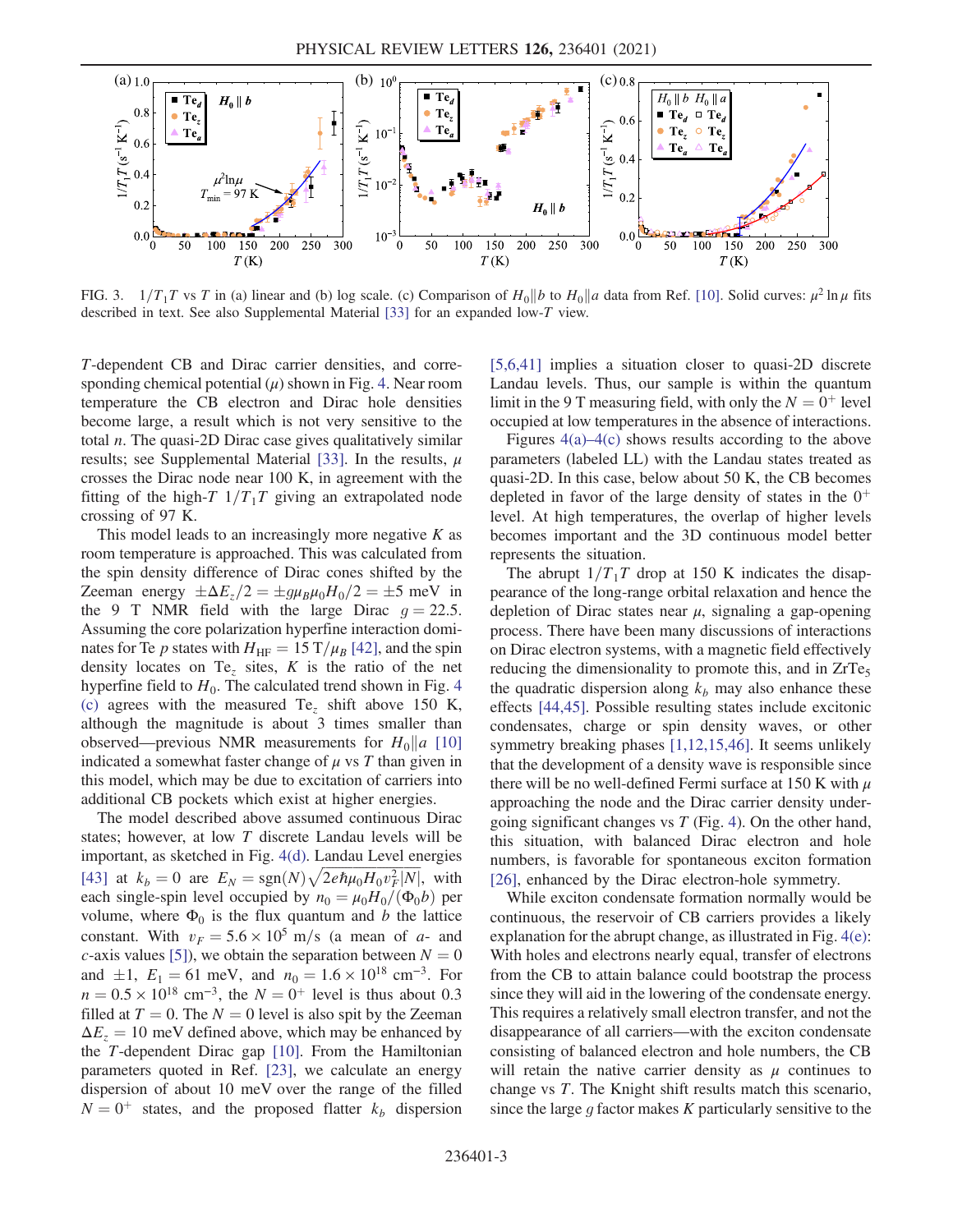<span id="page-3-0"></span>

FIG. 4. (a)–(c) Numerical results vs T for continuous Dirac (DC) and quasi-2D Landau level (LL) models in text: (a) Carrier concentrations. (b) Chemical potential. (c) Knight shift. (d) Sketch of Landau levels and low-T spins. (e) Condensation process with CB pocket participation.

Dirac spins, and the small increase in Te<sub>z</sub> shift at 150 K indicates a decrease in spin density due to the negative core polarization hyperfine field  $H<sub>HF</sub>$ . The constant shift below this corresponds to a zero net-spin configuration, and thus a singlet condensate with no net Dirac spin polarization.

Starting at ~50 K, the Te<sub>z</sub> shift begins to decrease [Fig.  $2(c)$ ], and by 4 K its magnitude is reduced by almost 200 ppm. This corresponds to an increase of paramagnetic spin density on Te<sub>z</sub>, because of the negative  $H_{HF}$  for Te p orbitals. At these temperatures,  $\mu$  is expected to be close to the 0<sup>+</sup> level, with the  $n = 0.5 \times 10^{18}$  cm<sup>-3</sup> available carriers settled on this level [Figs. [4\(a\)](#page-3-0) and [4\(b\)\]](#page-3-0), and the 0<sup>-</sup> level completely occupied (by  $1.6 \times 10^{18}$  cm<sup>-3</sup> as noted above). To the extent that spin-orbit coupling does not mix spin configurations, due to the positive  $g$  factor the 0<sup>−</sup> level will contain the paramagnetic-sign spins. This implies a net spin density of  $1.1 \times 10^{18}$  cm<sup>-3</sup>. With 8 Te<sub>z</sub> sites per 795 Å<sup>3</sup> unit cell [\[47\]](#page-5-4) this is  $1.1 \times 10^{-4}$ spins per Te<sub>z</sub> site, and with  $H_{\text{HF}} = -15 \text{ T}/\mu_B$ , the net -1.6 mT hyperfine field yields an expected hyperfine field yields an expected  $K = (-1.6$  mT $)/(9$  T $) = -180$  ppm, very close to what is measured.

This scenario implies the dissolution of the exciton condensate which we identify below 150 K. The carriers which settle into Dirac states at low T can lead to such a condensate destabilization [\[26\]](#page-4-12). An alternative situation in which electrons are simply added to the  $0^+$  level would instead cause a positive shift change, the opposite of what we observe below 50 K. The increase in  $1/T_1T$  as T is lowered in this regime is also consistent with the reappearance of high-mobility Dirac carriers, based on the extended-orbital mechanism described above, which is expected to operate for the Dirac electrons and extend to all sites as observed.

Reference [\[3\]](#page-4-4) proposed a phase diagram which aligns with the quantum effects observed here: At the 150 K boundary between hole- and electron-dominated phases we show that there is a gap opening in the Dirac states. Below 50 K is a series of quantum states; in our sample  $n$  is about 4 times larger than Ref. [\[3\]](#page-4-4), so our results are comparable to those for  $B = 9$  T/4 ∼ 2 T, just above the quantum limit identified, in the 3DQHE regime.

The quantum limit identification in Ref. [\[3\]](#page-4-4) includes a fourfold enhancement in areal carrier density associated with a proposed field-induced CDW. Without this enhancement, our sample will be well past the quantum limit, with level filling of ∼0.3 as determined above. We do not find evidence for a CDW in our sample, which normally would cause characteristic NMR splitting [\[48\].](#page-5-5) We do see a low-T increased broadening [Fig. [2\(a\)](#page-1-0) inset]; however, to within uncertainty this is a dynamical linewidth, and matches a decrease in the  $T_2$  coherence decay time we observe at low temperatures. Because of this enhanced natural width, it could be possible for CDW splitting to be hidden; however, the amplitude must be small: The proposed [\[3\]](#page-4-4) 4-unit-cell CDW, if its effect is to confine the Dirac electrons into a conducting layer every 4 cells and thereby promote the 3DQHE, implies a charge density in these layers 4 times larger than for the sample as a whole. Repeating the above estimate of  $K = 180$  ppm, this leads to an enhanced K in the conducting layers of about 600 ppm based on the filling factor of our sample. The majority of the NMR line would have no Knight shift, with a net 600 ppm CDW splitting. This should be readily apparent in our experiment.  $T\alpha Se_2$ [\[49\]](#page-5-6) and  $NbSe<sub>2</sub>$  [\[50\]](#page-5-7) similarly exhibit CDW splittings of about 500 ppm for  $^{77}$ Se, which similar to  $^{125}$ Te has no nuclear quadrupole splitting, giving further indication of the expected magnitude. Thus, there is no evidence for a CDW in our spectra, even though the reappearance of the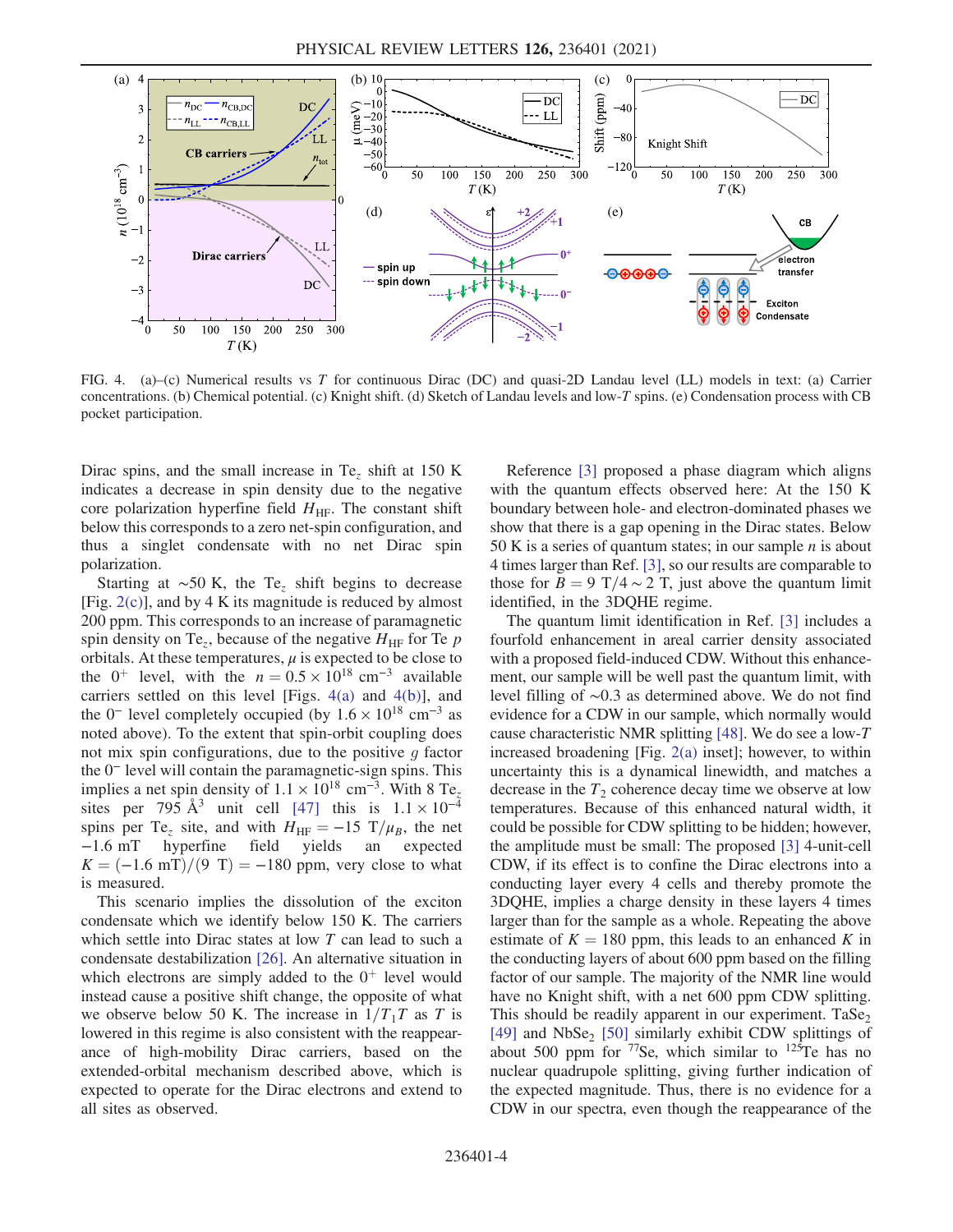Dirac carriers evidenced in our results appears to match the onset of the 3DQHE phase identified in Ref. [\[3\]](#page-4-4). We speculate that this onset leads instead to an intrinsic 3DQHE, perhaps due to the unusual Dirac-cone dispersion which puts the system closer to a quasi-2D behavior.

In conclusion, we observe a field-induced Dirac gap opening at 150 K in NMR studies of  $ZrTe<sub>5</sub>$ . This occurs when the Dirac electron and hole densities are nearly equal, suggesting an exciton condensate mechanism. The abrupt nature of this transition points to the importance of a normal-electron pocket in stabilizing the condensate. Below 50 K, the gap-opened state dissolves, however we do not see evidence of a CDW state as has been proposed.

This work was supported by Texas A&M University and the Robert A. Welch Foundation, Grant No. A-1526.

<span id="page-4-1"></span><span id="page-4-0"></span>[\\*](#page-0-1) yefantian93@gmail.com Present address: Laboratory of Atomic and Solid State Physics & Department of Physics, Cornell University, Ithaca, New York 14853, USA. [†](#page-0-1) jhross@tamu.edu

- <span id="page-4-3"></span><span id="page-4-2"></span>[1] Y. Liu, X. Yuan, C. Zhang, Z. Jin, A. Narayan, C. Luo, Z. Chen, L. Yang, J. Zou, X. Wu, S. Sanvito, Z. Xia, L. Li, Z. Wang, and F. Xiu, Nat. Commun. 7[, 12516 \(2016\)](https://doi.org/10.1038/ncomms12516).
- <span id="page-4-4"></span>[2] Q. Li, D. E. Kharzeev, C. Zhang, Y. Huang, I. Pletikosić, A. V. Fedorov, R. D. Zhong, J. A. Schneeloch, G. D. Gu, and T. Valla, Nat. Phys. 12[, 550 \(2016\).](https://doi.org/10.1038/nphys3648)
- <span id="page-4-5"></span>[3] F. Tang, Y. Ren, P. Wang, R. Zhong, J. Schneeloch, S. A. Yang, K. Yang, P. A. Lee, G. Gu, Z. Qiao, and L. Zhang, [Nature \(London\)](https://doi.org/10.1038/s41586-019-1180-9) 569, 537 (2019).
- <span id="page-4-6"></span>[4] J. L. Zhang, C. M. Wang, C. Y. Guo, X. D. Zhu, Y. Zhang, J. Y. Yang, Y. Q. Wang, Z. Qu, L. Pi, H.-Z. Lu, and M. L. Tian, Phys. Rev. Lett. 123[, 196602 \(2019\)](https://doi.org/10.1103/PhysRevLett.123.196602).
- <span id="page-4-19"></span>[5] E. Martino, I. Crassee, G. Eguchi, D. Santos-Cottin, R. D. Zhong, G. D. Gu, H. Berger, Z. Rukelj, M. Orlita, C. C. Homes, and A. Akrap, Phys. Rev. Lett. 122[, 217402 \(2019\).](https://doi.org/10.1103/PhysRevLett.122.217402)
- <span id="page-4-7"></span>[6] Y. Jiang, J. Wang, T. Zhao, Z. L. Dun, Q. Huang, X. S. Wu, M. Mourigal, H. D. Zhou, W. Pan, M. Ozerov, D. Smirnov, and Z. Jiang, Phys. Rev. Lett. 125[, 046403 \(2020\).](https://doi.org/10.1103/PhysRevLett.125.046403)
- [7] Y. Zhou, J. Wu, W. Ning, N. Li, Y. Du, X. Chen, R. Zhang, Z. Chi, X. Wang, X. Zhu, P. Lu, C. Ji, X. Wan, Z. Yang, J. Sun, W. Yang, M. Tian, Y. Zhang, and H.-k. Mao, [Proc.](https://doi.org/10.1073/pnas.1601262113) [Natl. Acad. Sci. U.S.A.](https://doi.org/10.1073/pnas.1601262113) 113, 2904 (2016).
- <span id="page-4-8"></span>[8] G. Manzoni, L. Gragnaniello, G. Autès, T. Kuhn, A. Sterzi, F. Cilento, M. Zacchigna, V. Enenkel, I. Vobornik, L. Barba, F. Bisti, Ph. Bugnon, A. Magrez, V. N. Strocov, H. Berger, O. V. Yazyev, M. Fonin, F. Parmigiani, and A. Crepaldi, Phys. Rev. Lett. 117[, 237601 \(2016\).](https://doi.org/10.1103/PhysRevLett.117.237601)
- <span id="page-4-15"></span>[9] Z. Fan, Q.-F. Liang, Y. B. Chen, S.-H. Yao, and J. Zhou, [Sci.](https://doi.org/10.1038/srep45667) Rep. 7[, 45667 \(2017\)](https://doi.org/10.1038/srep45667).
- <span id="page-4-9"></span>[10] Y. Tian, N. Ghassemi, and J. H. Ross, Jr., [Phys. Rev. B](https://doi.org/10.1103/PhysRevB.100.165149) 100, [165149 \(2019\).](https://doi.org/10.1103/PhysRevB.100.165149)
- [11] S. Okada, T. Sambongi, M. Ido, Y. Tazuke, R. Aoki, and O. Fujita, [J. Phys. Soc. Jpn.](https://doi.org/10.1143/JPSJ.51.460) 51, 460 (1982).
- [12] H. Wei, S.-P. Chao, and V. Aji, [Phys. Rev. Lett.](https://doi.org/10.1103/PhysRevLett.109.196403) 109, 196403 [\(2012\).](https://doi.org/10.1103/PhysRevLett.109.196403)
- [13] Z. Wang and S.-C. Zhang, [Phys. Rev. B](https://doi.org/10.1103/PhysRevB.87.161107) 87, 161107(R) [\(2013\).](https://doi.org/10.1103/PhysRevB.87.161107)
- [14] B. Roy and J. D. Sau, Phys. Rev. B 92[, 125141 \(2015\).](https://doi.org/10.1103/PhysRevB.92.125141)
- [15] R.-X. Zhang, J. A. Hutasoit, Y. Sun, B. Yan, C. Xu, and C.-X. Liu, Phys. Rev. B 93[, 041108\(R\) \(2016\).](https://doi.org/10.1103/PhysRevB.93.041108)
- <span id="page-4-10"></span>[16] L. Moreschini, J. C. Johannsen, H. Berger, J. Denlinger, C. Jozwiak, E. Rotenberg, K. S. Kim, A. Bostwick, and M. Grioni, Phys. Rev. B 94[, 081101\(R\) \(2016\).](https://doi.org/10.1103/PhysRevB.94.081101)
- [17] X.-B. Li, W.-K. Huang, Y.-Y. Lv, K.-W. Zhang, C.-L. Yang, B.-B. Zhang, Y. B. Chen, S.-H. Yao, J. Zhou, M.-H. Lu, L. Sheng, S.-C. Li, J.-F. Jia, Q.-K. Xue, Y.-F. Chen, and D.-Y. Xing, Phys. Rev. Lett. 116[, 176803 \(2016\)](https://doi.org/10.1103/PhysRevLett.116.176803).
- [18] R. Wu, J.-Z. Ma, S.-M. Nie, L.-X. Zhao, X. Huang, J.-X. Yin, B.-B. Fu, P. Richard, G.-F. Chen, Z. Fang, X. Dai, H.-M. Weng, T. Qian, H. Ding, and S. H. Pan, [Phys. Rev. X](https://doi.org/10.1103/PhysRevX.6.021017) 6[, 021017 \(2016\)](https://doi.org/10.1103/PhysRevX.6.021017).
- [19] Y.-Y. Lv, B.-B. Zhang, X. Li, K.-W. Zhang, X.-B. Li, S.-H. Yao, Y. B. Chen, J. Zhou, S.-T. Zhang, M.-H. Lu, S.-C. Li, and Y.-F. Chen, Phys. Rev. B 97[, 115137 \(2018\)](https://doi.org/10.1103/PhysRevB.97.115137).
- [20] G. Manzoni, A. Crepaldi, G. Auts, A. Sterzi, F. Cilento, A. Akrap, I. Vobornik, L. Gragnaniello, Ph. Bugnon, M. Fonin, H. Berger, M. Zacchigna, O. Yazyev, and F. Parmigiani, [J.](https://doi.org/10.1016/j.elspec.2016.09.006) [Electron Spectrosc. Relat. Phenom.](https://doi.org/10.1016/j.elspec.2016.09.006) 219, 9 (2017).
- [21] L. Shen, M. X. Wang, S. C. Sun, J. Jiang, X. Xu, T. Zhang, Q. H. Zhang, Y. Y. Lv, S. H. Yao, Y. B. Chen, M. H. Lu, Y. F. Chen, C. Felser, B. H. Yan, Z. K. Liu, L. X. Yang, and Y. L. Chen, [J. Electron Spectrosc. Relat. Phenom.](https://doi.org/10.1016/j.elspec.2016.10.007) 219, 45 [\(2017\).](https://doi.org/10.1016/j.elspec.2016.10.007)
- [22] R. Y. Chen, S. J. Zhang, J. A. Schneeloch, C. Zhang, Q. Li, G. D. Gu, and N. L. Wang, [Phys. Rev. B](https://doi.org/10.1103/PhysRevB.92.075107) 92, [075107 \(2015\).](https://doi.org/10.1103/PhysRevB.92.075107)
- <span id="page-4-21"></span>[23] R. Y. Chen, Z. G. Chen, X.-Y. Song, J. A. Schneeloch, G. D. Gu, F. Wang, and N. L. Wang, [Phys. Rev. Lett.](https://doi.org/10.1103/PhysRevLett.115.176404) 115, 176404 [\(2015\).](https://doi.org/10.1103/PhysRevLett.115.176404)
- [24] G. Zheng, J. Lu, X. Zhu, W. Ning, Y. Han, H. Zhang, J. Zhang, C. Xi, J. Yang, H. Du, K. Yang, Y. Zhang, and M. Tian, Phys. Rev. B 93[, 115414 \(2016\).](https://doi.org/10.1103/PhysRevB.93.115414)
- <span id="page-4-11"></span>[25] P. Shahi, D. J. Singh, J. P. Sun, L. X. Zhao, G. F. Chen, Y. Y. Lv, J. Li, J.-Q. Yan, D. G. Mandrus, and J.-G. Cheng, [Phys.](https://doi.org/10.1103/PhysRevX.8.021055) Rev. X 8[, 021055 \(2018\).](https://doi.org/10.1103/PhysRevX.8.021055)
- <span id="page-4-12"></span>[26] D. Jérome, T. M. Rice, and W. Kohn, [Phys. Rev.](https://doi.org/10.1103/PhysRev.158.462) 158, 462 [\(1967\).](https://doi.org/10.1103/PhysRev.158.462)
- <span id="page-4-14"></span><span id="page-4-13"></span>[27] V. N. Kotov, B. Uchoa, V. M. Pereira, F. Guinea, and A. H. Castro Neto, [Rev. Mod. Phys.](https://doi.org/10.1103/RevModPhys.84.1067) 84, 1067 (2012).
- [28] M. M. Scherer, C. Honerkamp, A. N. Rudenko, E. A. Stepanov, A. I. Lichtenstein, and M. I. Katsnelson, [Phys.](https://doi.org/10.1103/PhysRevB.98.241112) Rev. B 98[, 241112\(R\) \(2018\)](https://doi.org/10.1103/PhysRevB.98.241112).
- [29] A. N. Rudenko, E. A. Stepanov, A. I. Lichtenstein, and M. I. Katsnelson, Phys. Rev. Lett. 120[, 216401 \(2018\)](https://doi.org/10.1103/PhysRevLett.120.216401).
- <span id="page-4-16"></span>[30] J.-R. Wang, G.-Z. Liu, X. Wan, and C. Zhang, [Phys. Rev. B](https://doi.org/10.1103/PhysRevB.101.245151) 101[, 245151 \(2020\).](https://doi.org/10.1103/PhysRevB.101.245151)
- <span id="page-4-17"></span>[31] M. Inamo, [Chem. Lett.](https://doi.org/10.1246/cl.1996.17) **25**, 17 (1996).
- <span id="page-4-20"></span>[32] H. Weng, X. Dai, and Z. Fang, [Phys. Rev. X](https://doi.org/10.1103/PhysRevX.4.011002) 4, 011002 [\(2014\).](https://doi.org/10.1103/PhysRevX.4.011002)
- [33] See Supplemental Material at [http://link.aps.org/supplemental/](http://link.aps.org/supplemental/10.1103/PhysRevLett.126.236401) [10.1103/PhysRevLett.126.236401](http://link.aps.org/supplemental/10.1103/PhysRevLett.126.236401) for simulation results and additional  $(T_1T)^{-1}$  plot, which includes Refs. [1,3,10,23, 34–36].
- <span id="page-4-18"></span>[34] Z. Okvátovity, H. Yasuoka, M. Baenitz, F. Simon, and B. Dóra, Phys. Rev. B 99[, 115107 \(2019\)](https://doi.org/10.1103/PhysRevB.99.115107).